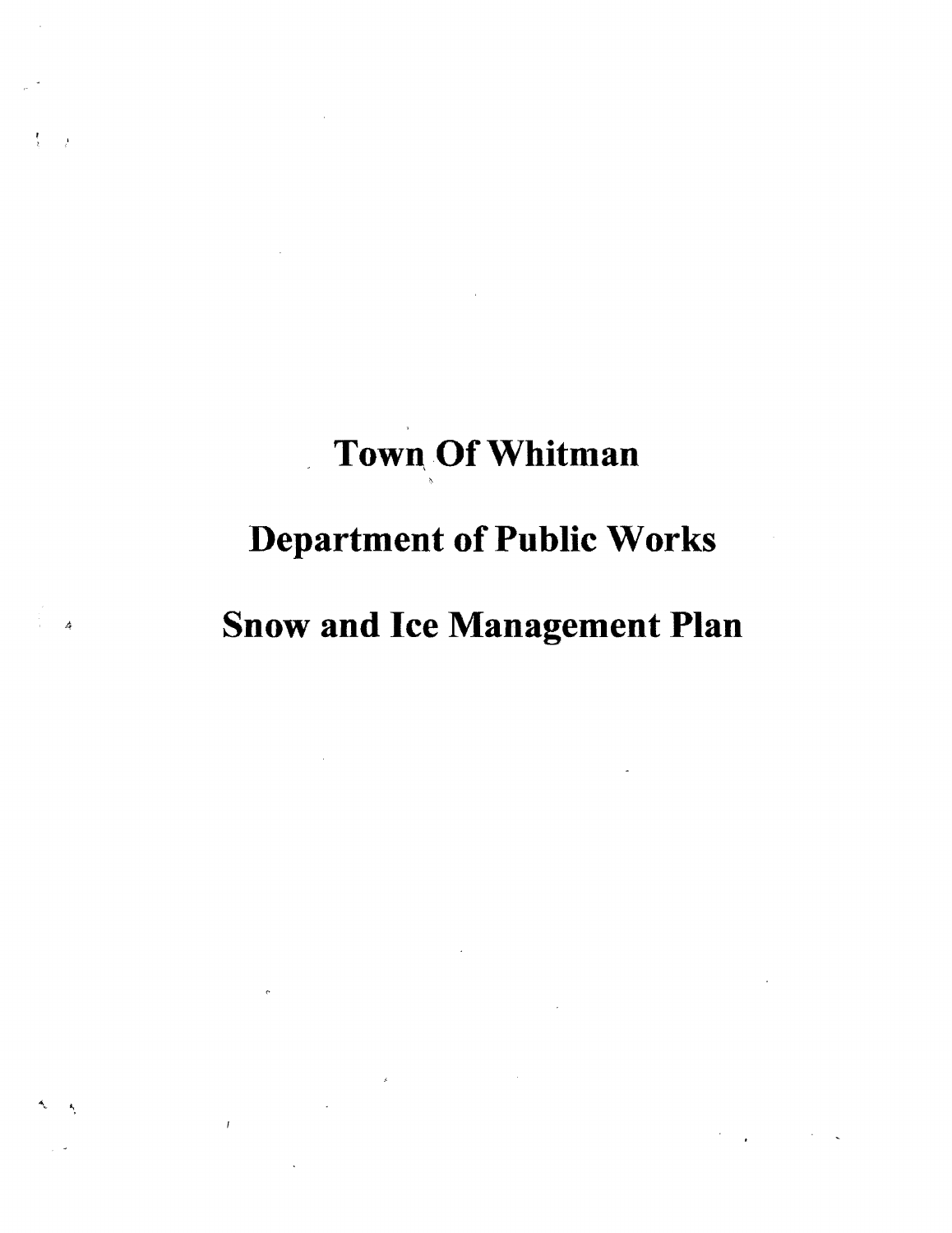#### **General**

The purpose of this policy/guide is to provide a general overview of the Town of Whitman Massachusetts' snow and ice program, establish procedures for our snow and ice management on public ways, review important bylaws, answer frequently asked questions, and most importantly, seek your support in providing safe streets and sidewalks during and after snow and/or ice storms. The intent of establishing such a policy /guide is to provide a uniform understanding of the priorities and procedures used to combat snow and ice related conditions and to create reasonable expectations.

The responsibility for providing snow and ice management for the Town of Whitman infrastructure including roadways, sidewalks, town parking lots, town hall, library, senior center, police and fire stations and the town park, rests entirely with the Department of Public Works. Snow and ice management is considered emergency work in that roadways must be cleared of snow and ice any time of the day or night to provide the best reasonable road conditions for the town's Police and Fire departments to respond to emergency calls. The DPW will salt and sand for black ice and light snow conditions and plow off the roadways during more significant storms.

The town's snow and ice management strategy has been carefully prepared to meet the needs of the town. The resulting plan follows clearly identified routes when removing ice and snow from the streets, sidewalks and town parking areas.

#### **Snowplowing, Sanding and Salting**

The responsibility for ordering personnel and equipment into service for a snow or ice operation rests primarily with the Highway Superintendent .The Police Department, during offor overnight hours, keeps watch and assists in notification to the superintendents of deteriorating road conditions.

Generally DPW crews are on the roadways sanding and salting as soon as possible when black ice or light snow conditions are present. When storms persist and snow begins to accumulate to approximately four inches all available personnel and equipment will be called in to begin snowplowing operations with approximately twelve additional pieces of equipment provided by private contractors bired by the town to assist. Whitman DPW endorses a "bare pavement", policy to snow removal. This does not mean bare dry pavement should be expected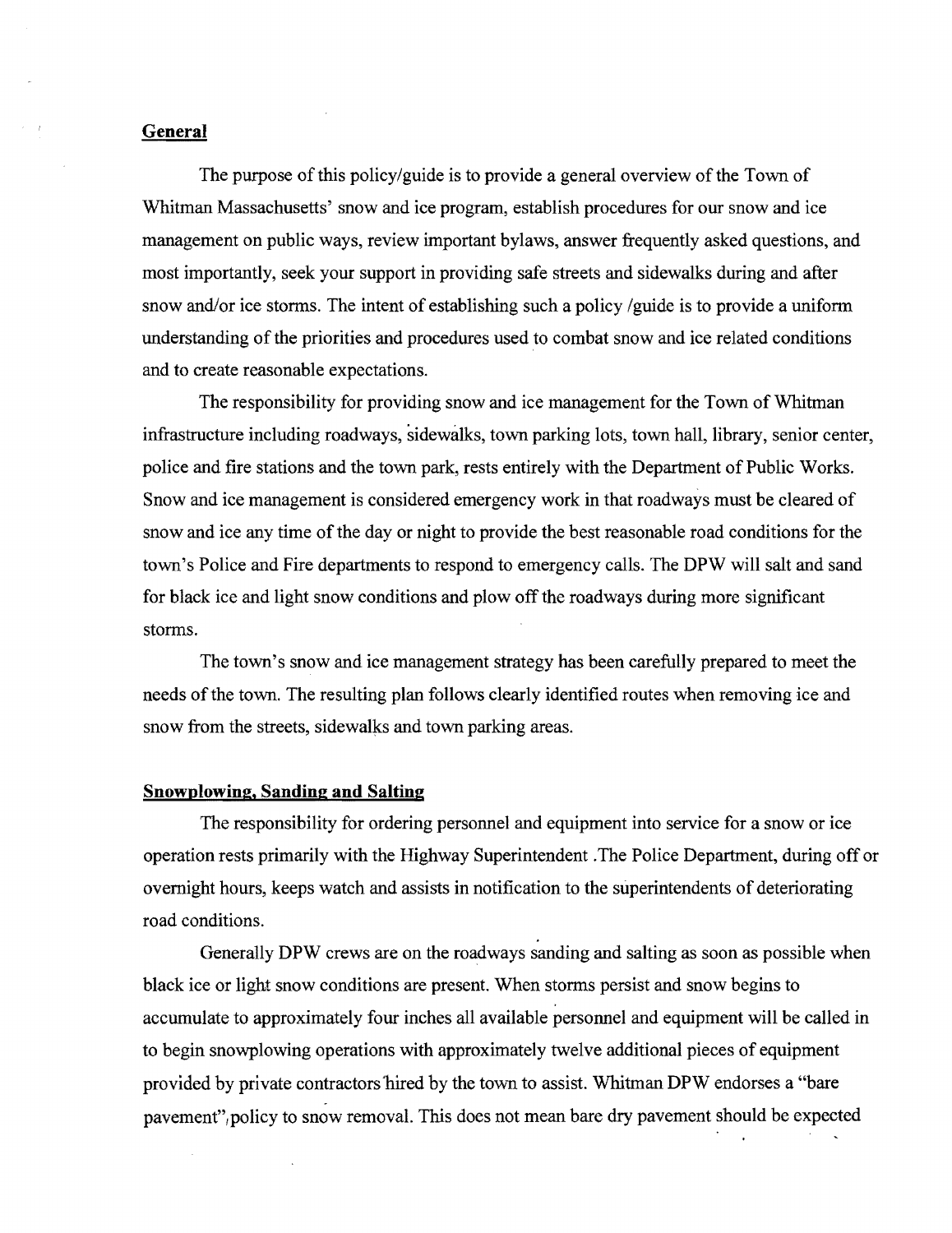after each snowfall or ice storm. Furthermore, this does not mean that the streets will be free of ice and snow. It does mean that our snow and ice management techniques are geared toward reaching dry pavement. Expect main roads which receive priority treatment and substantial traffic volume to be clear first. Secondary and neighborhood roads may take several days after larger storms to clear.

The timing of a storm can greatly effect snow and ice operations. Storms occurring during high traffic times are more difficult for our equipment operators and will generally delay salt and plowing operations. The DPW operates four salt and sand trucks dividing the town into quadrants. Each truck has a specific route and will treat the roads by priority: main roads followed by emergency service ramps {police, fire}, then secondary roads and town parking areas.

When plowing of the roads becomes necessary, the DPW will activate approximately 17 pieces of equipment along with 12 private contractors equipment to be deployed about town all having specific routes. When snowfall has stopped it may take more than several hours for the plows to completely clear and push back snow banks. All plow drivers are instructed to push back snow banks to maintain original street widths for safe passage of emergency vehicle if needed. The DPW ask for the public's patience and cooperation as this policy is a public safety necessity.

After all streets have been plowed the DPW will once again deploy the four sanding trucks to help melt any remaining snow, and the effectiveness of the final sanding application is greatly determined by many factors including sunshine, temperature, blowing snow and traffic as main roads with more traffic actually help "work in" and activate the salt more quickly.

Sidewalk clearing operations will not take place until all roads are clear. The DPW will deploy four sidewalk plows or snow blowers, generally v-plows will be used in storms of 8 inches or less, depending on moisture content {weight} of the snow. Heavier snowfall amounts require snow blowers which are extremely high maintenance and may take up to four times longer than v-plowing but generally do a much neater job.

#### **Sidewalk Plowing**

I

 $\mathbf{r}$ 

The DPW will plow sidewalks along central routes that are heavily traveled by children on their way to and from school and the downtown business areas. These streets are: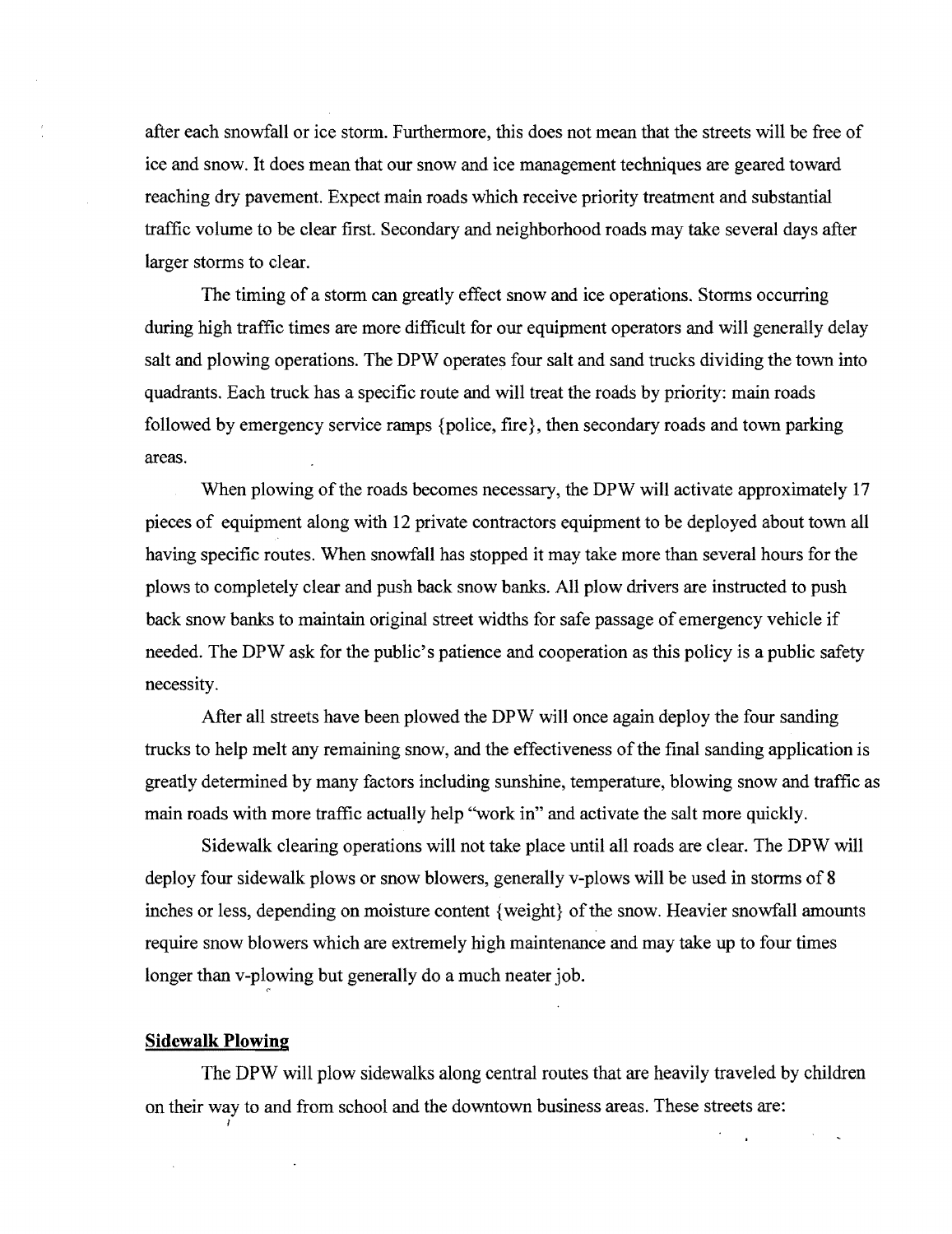Temple St. to the Brockton line north and south sides.

South Ave. to Plymouth St. north and south sides.

Regal St.

Franklin St.

Washington St. Downtown both sides and the east sides East Bridgewater to Abington Corthell Ave.

Forest St.

High St.

Winter St.

Additional sidewalks will be cleared but may be several days after storms are:

Harvard St.

School St.

Auburn St.

Park Ave.

Essex St.

Pleasant St.

In review, sidewalk plowing will not begin until after the snow has stopped falling and all street plowing has ceased. If we have back to back storms, extended storms, or equipment problems with these very high maintenance sidewalk machines, we may not clear sidewalks immediately after a storm. The DPW asks your assistance in making sure the sidewalk in front of your property be cleared for streets not listed above. Residents and businesses share in the responsibility to provide safe passage in front of their properties. Be a good neighbor and help those that are unable. Also, the DPW would like to remind residents not to pile snow in line with sidewalks as this makes it extremely difficult and time consuming for our sidewalk machines to break through these large piles.

#### **Fire Hydrants/Catch Basins**

 $\overline{1}$ 

As a matter of public safety, the DPW would ask residents to help keep clear all Fire Hydrants and Catch Basins neat their property whenever possible.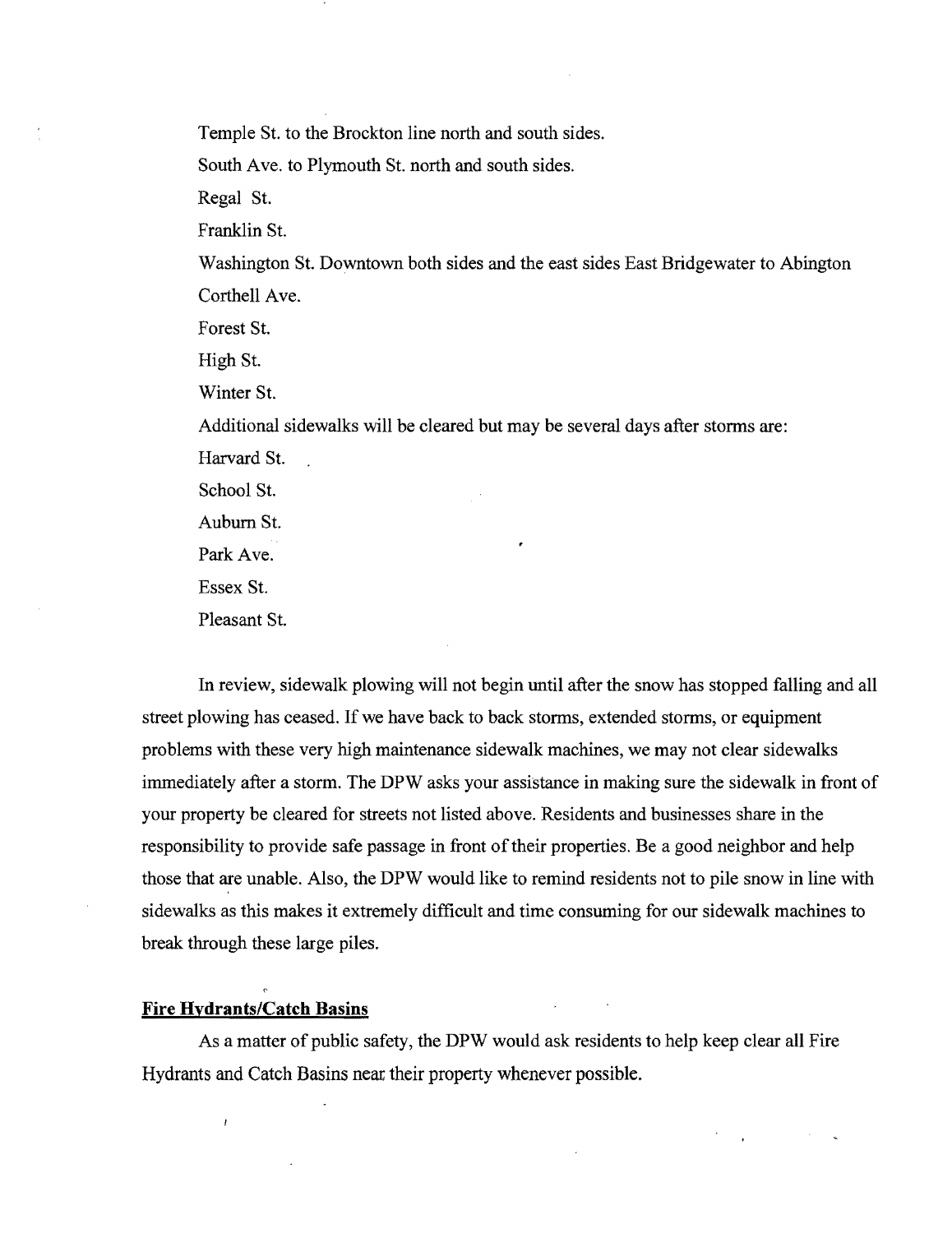#### **Property Damage**

During the course of snow plowing operations throughout any given winter, a certain amount of damage to Town and private property may be incurred by the snow removal forces. If a town plow or truck damages a mailbox either through direct contact or due to the forces of the snow rolling off the plow, you may file for \$25.00 flat rate compensation. Such compensation may only be paid once per snow season. Mailboxes struck more than once a season should be relocated in a manner not susceptible to plow damage.

In addition to mailboxes, a property owner who installs any decorative materials or vegetation within or directly abutting the town's right-of-way, does so at their own risk. The town is not responsible to repair, replace, or compensate for any such items placed in the public way. Be aware that this area may extend 5 to 10 feet or more off the actual paved road or sidewalk.

#### **Downtown Snow Bank Removal**

 $\bar{I}$ 

At the discretion of the DPW superintendents, after heavy snowfalls the DPW may clear the downtown business area extending to the east side commuter area of snow banks impeding the public's ability to conduct business safely. This operation can only be preformed in the off hours between 11 p.m. - 5 a.m. and requires the use of 2 front end loaders, 1 backhoe, 2 sidewalk plows and all of the town's dump trucks and several privately contracted dump trucks. This is an expensive operation that we believe to be vital to downtown commerce, and therefore we will do this service as often as possible.

#### **Questions and Complaints Received Most Often by the DPW**

- **Q.** Can I push snow from my property onto the sidewalk or street?
- A. NO. A town bylaw prohibits this act. Additionally, such action may incur a fine

**Q.** Do some streets receive priority during a snow storm? A.YES. Main roads, school bus routes, and hills are a top priority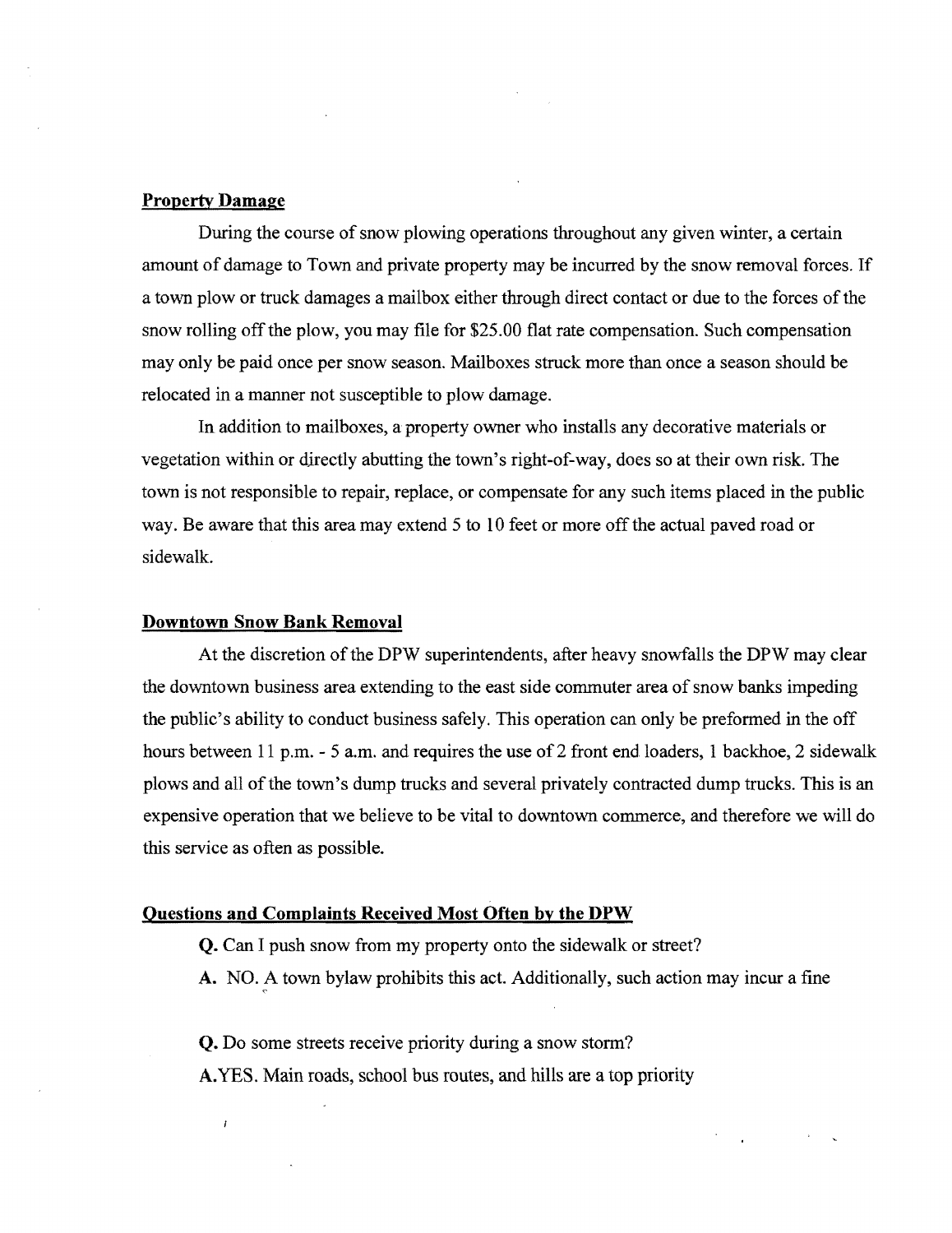Q. Why is snow pushed into my driveway?

A. The situation is unavoidable. The plows remove the snow from curb to curb for maximum clearance of the roadway providing maximum drainage and public safety.

Q. Why does the DPW sometimes return to plow streets days after a storm when the pavement is already bare?

A. After a large snowfall town safety officials [Fire Chief, Police Chief .etc.] may request certain roads to be widened to accommodate large public safety vehicles.

Q. Who determines the opening, closing or delayed opening of school during snow and ice storms?

A. The School Department

#### Winter Tip

Please respect parking restrictions. Remember that the snowplows have to navigate many narrow streets. Residents are requested to avoid parking on the street to allow the snowplow to clear the street from curb to curb. Cars that remain on the street may be plowed in, or damaged by a skidding vehicle, ticketed and/or towed.

#### Town Bylaws

I

#### Article XIV Use **of Public** Ways

#### *Section 11:*

Between the hours of 11:00 P.M. and 6:00 AM., no person shall place, or cause to be placed, any vehicle which shall interfere with the removing or plowing ofsnow, or the removing of ice in any way of the town.

The Board of Public Works, or those acting under their orders in the lawful performance of their duties, for the purpose of removing or plowing snow or removing ~ ice, from any way, is hereby authorized and empowered to remove, or cause to be removed, to some convenient place, including in such term a public garage, any vehicle interfering with such work and the owner of such vehicle shall be liable for the cost of such removal, and the storage charged, if any resulting therefrom.